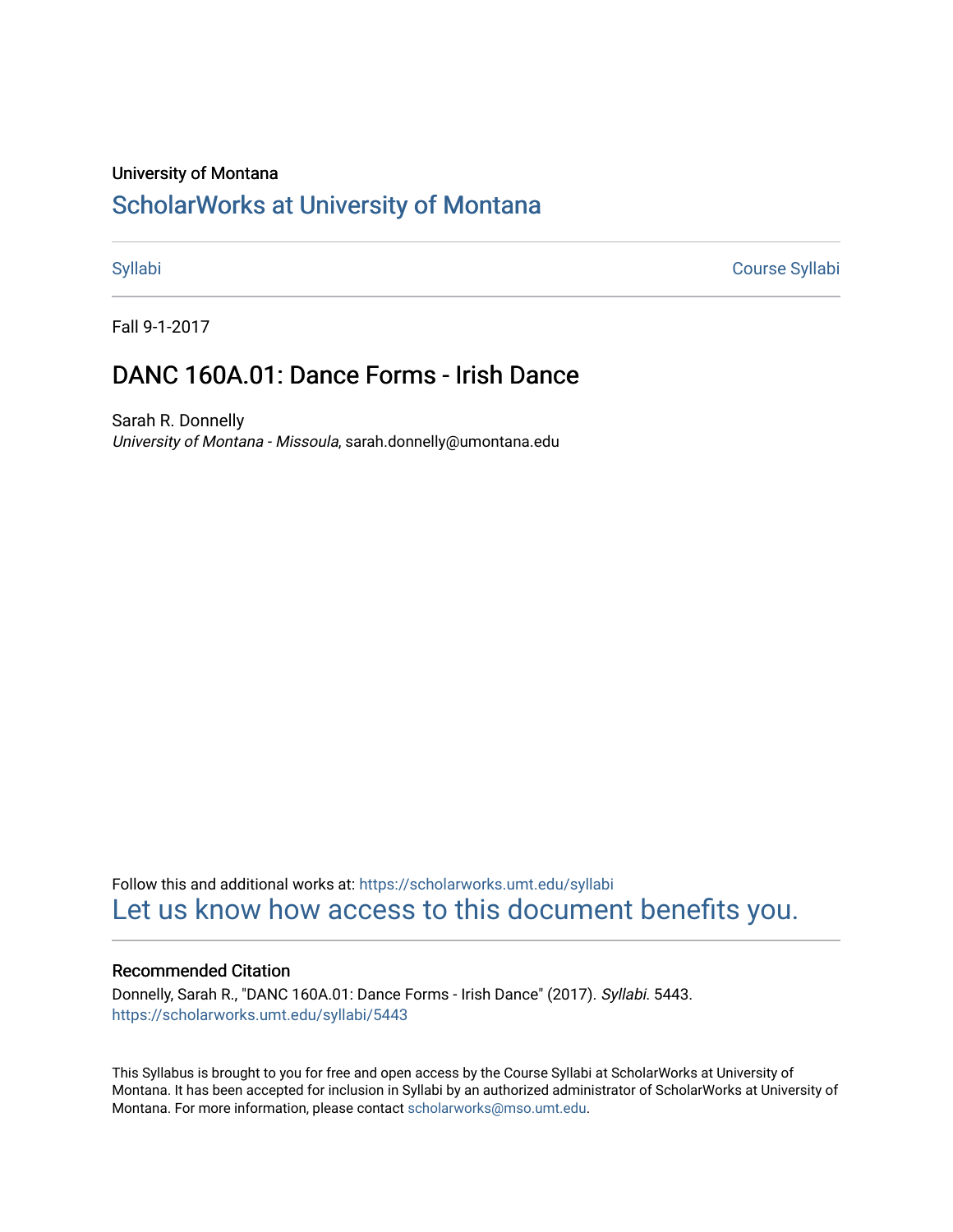Introduction to Dance University of Montana DANC 130A Fall 2017 3 Credits Online

#### Contact Information

Instructor: Laurel Sears Email: laurel.sears@umontana.edu Office Hours: By appointment only via e-mail

#### Course Description

This course introduces dance as a performing art, focusing on modern day western dance forms and their historical development and cultural characteristics. Students will study the history and modern day practice of various dance forms, while composing and recording a series of movement studies that will facilitate their understanding of the dance in performance. Additional course topics include a survey of global dance forms, urban dance forms and culture, concepts in viewing dance, the work of the dance artist in contemporary times, dance as a reflection of society, and trends in social dance. This course is taught online via Moodle, discussion forums, and video recordings. In addition, students will be required to physically attend one in-person or online dance class and one dance performance within the community that the student resides.

#### Course Competencies

Upon successful completion of the course, the student will be able to:

- Give a coherent, inclusive definition of dance
- Confidently explain the process of creating movement material
- Delineate the cultural significance of dance as a ritual, religious, social and artistic expression
- Identify individual dance styles and trace their development
- Communicate the experience of viewing and creating dance works
- Identify and thoughtfully describe his or her aesthetic in relation to choreographed concert dance in performance

#### Required Materials

*Text and Technical Requirements*

#### **Required Text**

*Appreciating Dance: A Guide to the World's Liveliest Art* 4th Edition by Harriet Lihs

Princeton Book Company ISBN-10: 0871273187

 $\triangleright$  Available for purchase at the University of Montana Bookstore and online

# Also Required

- Access to internet
- A video recoding device (computer/smartphone/camcorder/iPod, etc.)
- The student is aware of his/her score on the "Online Course Readiness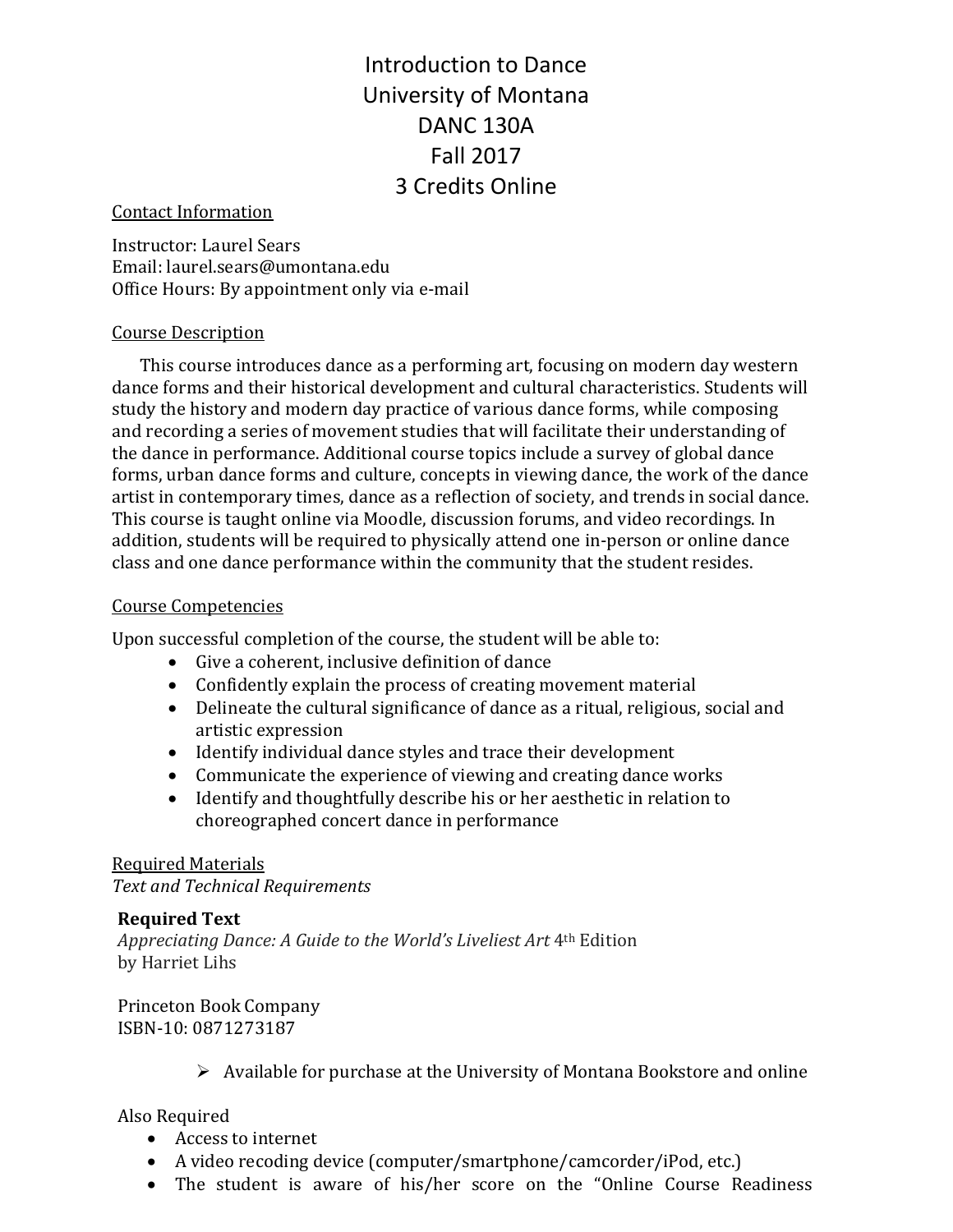Assessment" at<http://umonline.umt.edu/StudentInfo/readiness.htm>

- A quiet environment with a bit of space to move to make video recordings
- Expect to pay between \$5-\$20 for a community dance class
- Expect to pay between \$8-\$30 to attend a live performance of dance<br>• No editing software is necessary as students are discouraged fr
- No editing software is necessary as students are discouraged from editing together multiple takes of a particular assignment

# **Assignments**

# Reading Quizzes, 7 total, 10 points each

After doing the assigned reading in our course text, take the Reading Quiz via Moodle. Reading Quizzes have are semi-automated grading, the instructor will grade all short answer and fill in the blank answers. **Due on assigned weeks, Friday before 12 am Mountain Standard Time.**

# Discussion Forum Posts, 7 total, 5 points each

After doing the reading assignment, and watching the viewings for the module, students will submit a reflection via discussion forum on Moodle. The reflection and response is a check in and is a way to synthesize the information in each module. **Due on assigned weeks, Friday before 12 am Mountain Standard Time.**

# Movement Studies, 4 total, between 5-15 points each

A series of movement studies will be recorded by students and shared via YouTube (using an unlisted link) to the course site. These movement studies will cover space, time, and energy/body. Specific assignments for each video assignment will be in place on the weekly page. The Revised Movement Study is considered one of the final projects in the course. **Due on assigned weeks, Friday before 12 am Mountain Standard Time.**

#### Essays, 2 total

*All papers should be typed, double-spaced, 12-point font. All written work is expected to be of the quality worthy of an academic institution written in classic essay format with an introduction, supporting paragraphs, and a conclusion with in-text citations using a consistent style guideline (student's choice). All papers must be submitted via Moodle by 12 a.m. Mountain Standard Time on the assigned due date. Planarization of essays violates the Student Conduct Code and can result in a failing grade and/or a report sent to the University Administration. The Writing Center is available to all students—on campus and distance—for free tutoring sessions http://www.umt.edu/writingcenter/.* 

Dance Concert Review, Due one week after performance/by December 12, 15 points Students will write a 2 page review on either a live dance performance or a full length recording of a pre-approved dance production. Review paper guidelines and performance schedule and can be found on Moodle under Course Information. **Due one week after performance/by Friday, December 12.** 

# Dance Aesthetic Research Paper, **Due October 27**, 20 points

Students will write a 3-4 page research paper outlining their personal aesthetic preferences, citing examples from a specific form of dance, with in-text citations from at least four references, including the text for the class.

Students will focus their research on one form of concert dance that is covered in the text. Using specific examples from that form of dance, students will articulate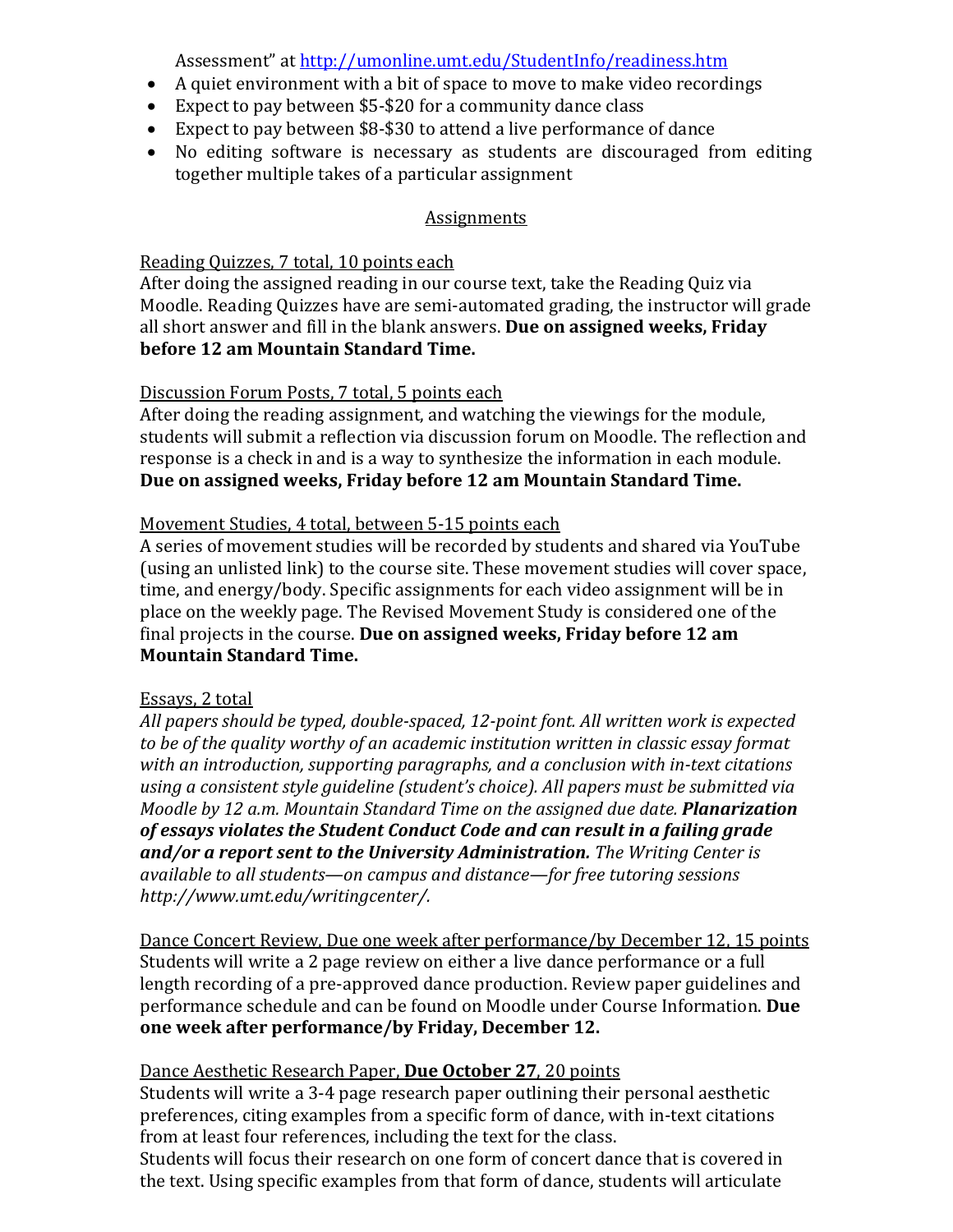their personal aesthetic preferences in dance. This essay should consider the history and cultural founding of the selected form of dance as well as the current day practice.

### Participation in Dance Class, 5 points

Students are expected to physically attend 1 introductory level dance class that is held in their area. This may require you to do some research into introductory-level dance classes that are held in your area. If no live in-person classes can be located by the student or instructor, links to online participatory classes will be provided. After taking the class, students will write a reflection based on their experience in the class and turn it in via Moodle.

# Movement Class Considerations

- For the community dance classes, students are expected to wear well-fitted, comfortable clothing. For technique classes, clothing should allow the student to move freely and facilitate viewing of alignment, articulation of the body in space, and movement initiation. For social dance classes, follow dance studio regulations about shoes and appropriate clothing.
- It is expected that students fully participate in all elements of the community dance classes. Enter the space with an open mind, and see what you discover about yourself and movement!

#### Evaluation of Standard Grading

| Syllabus Quiz                           | 5 points   |
|-----------------------------------------|------------|
| Discussion Forum Posts, 7 at 5pts. each | 35 points  |
| Reading Quizzes, 7at 10pts. each        | 70 points  |
| Movement Study 1, 2, and 3 10 pts. each | 30 points  |
| <b>Revised Movement Study</b>           | 20 points  |
| Dance Concert Review                    | 15 points  |
| Research Paper                          | 20 points  |
| Dance Class Participation               | 5 points   |
| <b>Total</b>                            | 200 points |

Grading Scale Based on Grade Percentage

| . .    | -       |       |       | В٠    | ◡                                      | ∽                    |                       |             | <b>.</b> | <br>້     | –              | $\sqrt{11}$<br>N<br>1 V I      |
|--------|---------|-------|-------|-------|----------------------------------------|----------------------|-----------------------|-------------|----------|-----------|----------------|--------------------------------|
| 94-100 | $90-93$ | 87-89 | 84-86 | 80-83 | $\overline{\phantom{a}}$<br>70.<br>. . | $\sim$<br>$\Delta$ - | $\mathbf{z}$<br>$70-$ | 67<br>. -69 | 64-66    | $60 - 63$ | 50<br>$\Omega$ | $\sim$ $\sim$<br>No attendance |

#### **UM and Dance Program Policies**

#### **Academic Misconduct and the Student Conduct Code**

All students must practice academic honesty. Academic misconduct (**this includes planarization)** is subject to an academic penalty by the course instructor and/or disciplinary sanction by the University. All students need to be familiar with the Student Conduct Code. The Code is available for review online at [http://www.umt.edu/vpsa/policies/student\\_conduct.php.](http://www.umt.edu/vpsa/policies/student_conduct.php)